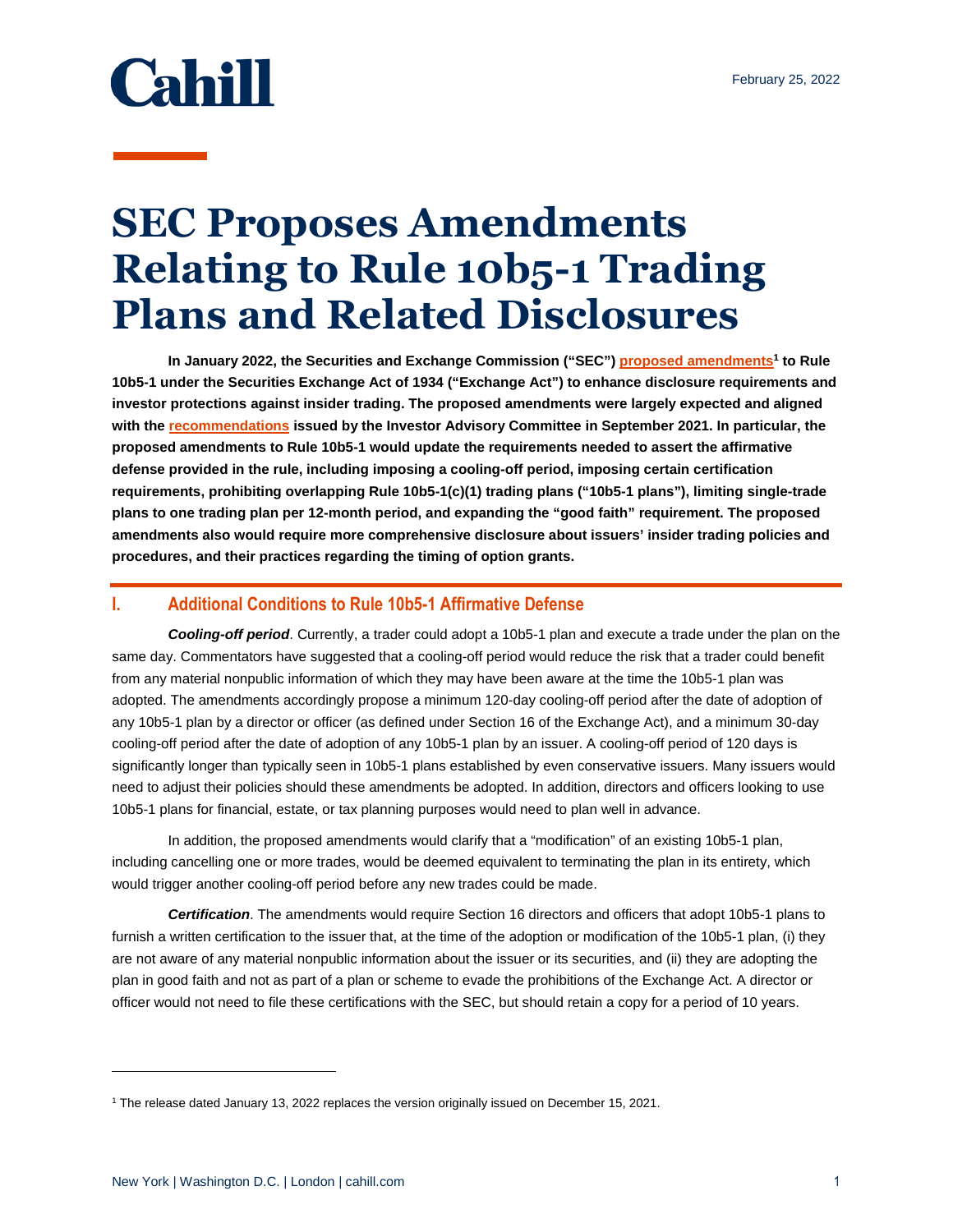*Limitations on multiple overlapping plans and single-trade plans*. Under the proposed amendments, the affirmative defense would not be available for trades under a 10b5-1 plan when a trader maintains other outstanding plans, or subsequently enters into additional plans, for open market purchases or sales of the same class of securities. This would limit an issuer's ability to use overlapping plans to shorten the cooling-off period. In addition, the proposed amendments would limit traders to one "single trade" 10b5-1 plan during any 12-month period.

*Good faith requirement*. The proposed amendments would add a requirement that a 10b5-1 plan must not only be entered into in good faith, but must also be "operated" in good faith. The affirmative defense would not be available to a trader that cancels or modifies their plan in order to evade the prohibitions of the Exchange Act.

#### **II. Enhanced Disclosures**

*Quarterly disclosure of trading arrangements*. Under the proposed amendments, issuers would be required to disclose in a quarterly report on Form 10-Q or an annual report on Form 10-K, as applicable, whether during its most recent fiscal quarter the issuer, or any Section 16 director or officer, had adopted or terminated any contract, instruction, or written plan to purchase or sell the issuer's securities (whether or not intended to satisfy Rule 10b5-1). Issuers also would need to describe the material terms of such plans, which may include the person or entity creating the plan, the date of adoption or termination, the duration of the plan, and the aggregate amount of securities to be purchased or sold pursuant to the plan. Again, issuers should note that under the proposed rules, a modification of a 10b5-1 plan would be deemed a termination and therefore subject to disclosure.

*Annual disclosure of insider trading policies and procedures*. The proposed rules would require issuers to disclose whether they have adopted insider trading policies and procedures in their annual report on Form 10-K or Form 20-F, as applicable. If an issuer has not adopted such policies and procedures, it would have to explain why it has not done so. If an issuer has adopted such policies and procedures, it would be required to disclose them in its Form 10-K or Form 20-F. Notably, issuers would be required to tag these disclosures in Inline XBRL.

*Disclosure on Forms 4 and 5*. The proposed amendments include adding a new mandatory checkbox to Forms 4 and 5 to indicate whether a reported transaction was made pursuant to a 10b5-1 plan and, if so, the date such plan was adopted. The proposed amendments also would add an optional checkbox to Forms 4 and 5 to indicate whether a reported transaction was made pursuant to a contract, instruction, or written plan to purchase or sell the issuer's securities that is not intended to satisfy Rule 10b5-1.

*Annual disclosure of option grant policies and practices*. The proposed rules would require issuers to provide tabular disclosure of: (i) any option awards granted within 14 calendar days before or after the filing of a periodic report, an issuer share repurchase, or the filing or furnishing of a current report on Form 8-K that contains material nonpublic information, and (ii) the market price of the underlying securities on the trading day before and the trading day after disclosure of the material nonpublic information. In addition, the proposed rules would require narrative disclosure of an issuer's option grant policies and practices regarding the timing of option grants and the release of material nonpublic information. Such disclosure would be provided in an annual report on Form 10-K, and issuers would be required to tag such information in Inline XBRL.

*Form 4 reporting of "bona fide" gifts*. Currently, Section 16 reporting persons are required to report any "bona fide" gift of registered equity securities on Form 5 within 45 days after the issuer's fiscal year end, thereby permitting issuers to report "bona fide" gifts more than one year after the date of the gift. To address this time lag, the proposed amendments would require reporting of such gifts on Form 4 before the end of the second business day following the date of execution of the transaction.